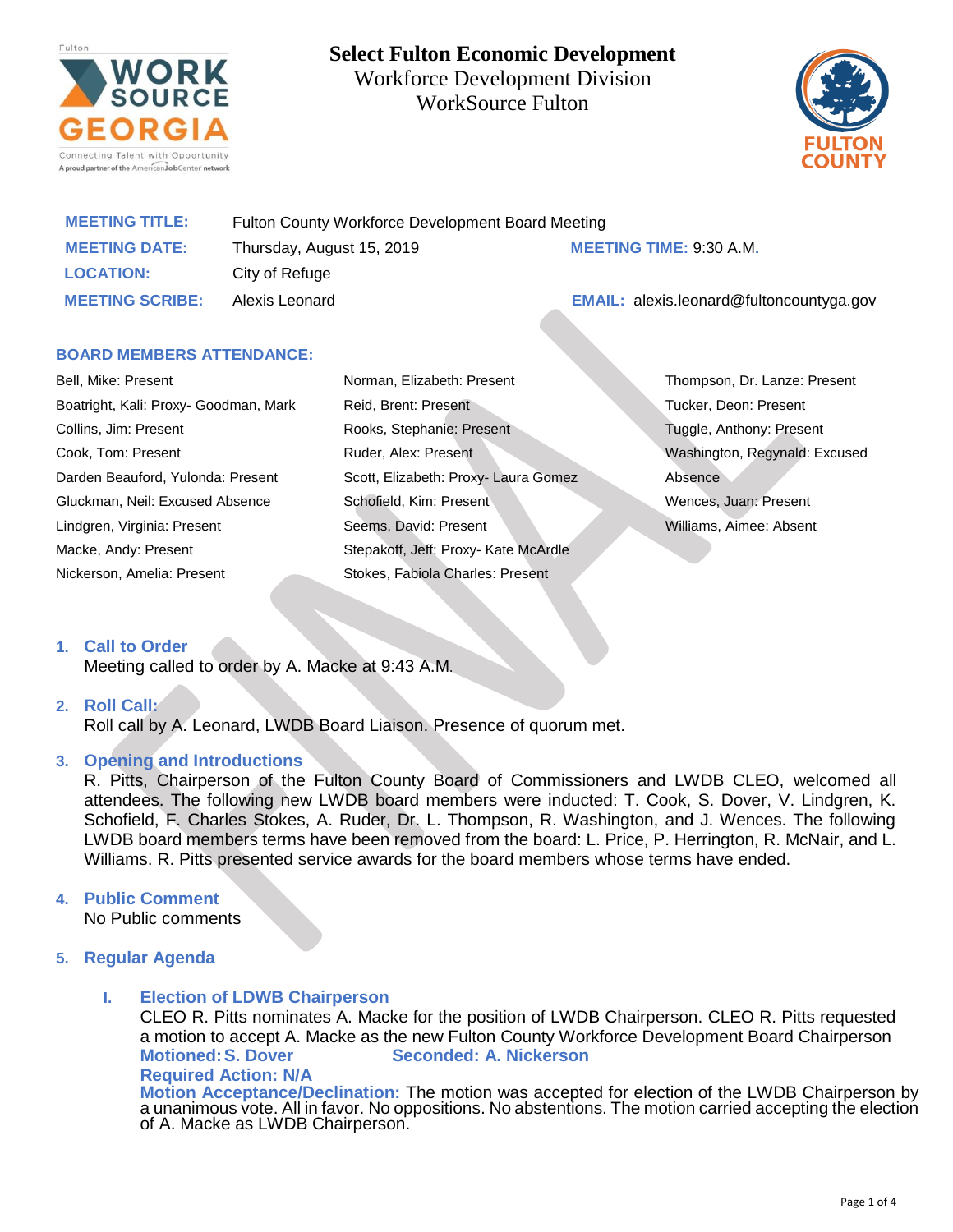# **II. Election of LDWB Vice-Chairperson**

CLEO R. Pitts nominates S. Dover for the position of LWDB Vice-Chairperson. CLEO R. Pitts requested a motion to accept S. Dover as the new Fulton County Workforce Development Board Vice-Chairperson

**Motioned:A. Macke Seconded: A. Nickerson**

**Required Action: N/A**

**Motion Acceptance/Declination:** The motion was accepted for election of the LWDB Vice-Chairperson by a unanimous vote. All in favor. No oppositions. No abstentions. The motion carried accepting the election of S. Dover as LWDB Vice-Chairperson.

### **III. Regular Agenda:**

Chairperson Macke requested a motion to accept the regular agenda.

**Motioned:A. Nickerson Seconded: D. Tucker**

#### **Required Action: N/A**

**Motion Acceptance/Declination:** The motion was accepted for the adoption of the agenda as is by a unanimous vote. All in favor. No oppositions. No abstentions. The motion carried accepting the regular agenda as presented.

# IV. **Adoption of May 16, 2019 LWDB Meeting Minutes:**

Chairperson Macke requested a motion to accept May 16, 2019 LWDB Meeting Minutes as presented.

**Required Action: N/A**

# **Motioned: A. Nickerson Seconded: T. Cook**

**Motion Acceptance/Declination:** The motion was approved for adoption of meeting minutes with the requested amendment by a majority vote of the LWDB Members. All in favor. No oppositions. No abstentions. The motion carried accepting the May 16, 2019 LWDB Meeting Minutes as presented.

### **6. Committee Reports and Recommendations**

#### Board Visibility & Development Committee

Board Visibility & Development Committee did not meet. No report

#### Performance & Accountability Committee

S. Rooks, Chairperson of the Performance & Accountability Committee, was excused. A. Nickerson provided the committee report. Four policies were reviewed by the P&A Committee. The policies were made based on recommendations from the state based on a review of practices. After careful analysis, each policy was presented to the full LWDB for final approval. A copy of each policy was provided to LWDB members for review.

# **Secondary Review Procedures Policy**

The revised procedure adds the imperative that the WorkSource Fulton staff will ensure that the subrecipient has conducted the review of supportive service payments by matching payments to accounting journals and the case management system.

#### **Data Validations and Documentation Policy**

Georgia receives WIOA funding from the USDOL ETA based on achieving negotiated performance. ETA's expects that work is done in a timely manner and correctly reported on a quarterly basis. WorkSource Fulton staff will review these functions of the sub-recipient to determine that deadlines and documentation requirements are met.

#### **File Control Policy**

The File Control policy implements tracking the custody of a file. This is the component of a records management system that ensures records can be located when needed.

# **TABE 11 and 12 Implementation Policy**

OWD requires that Local Workforce Development Areas (LWDA) update TABE 9 & 10 to TABE 11 & 12 in accordance, with the guidelines in Workforce Implementation Guidance (WIG) Letter PS-18- 003, TABE 11 & 12 IMPLEMENTATION, when enrolling participants into TCSG Adult Education services.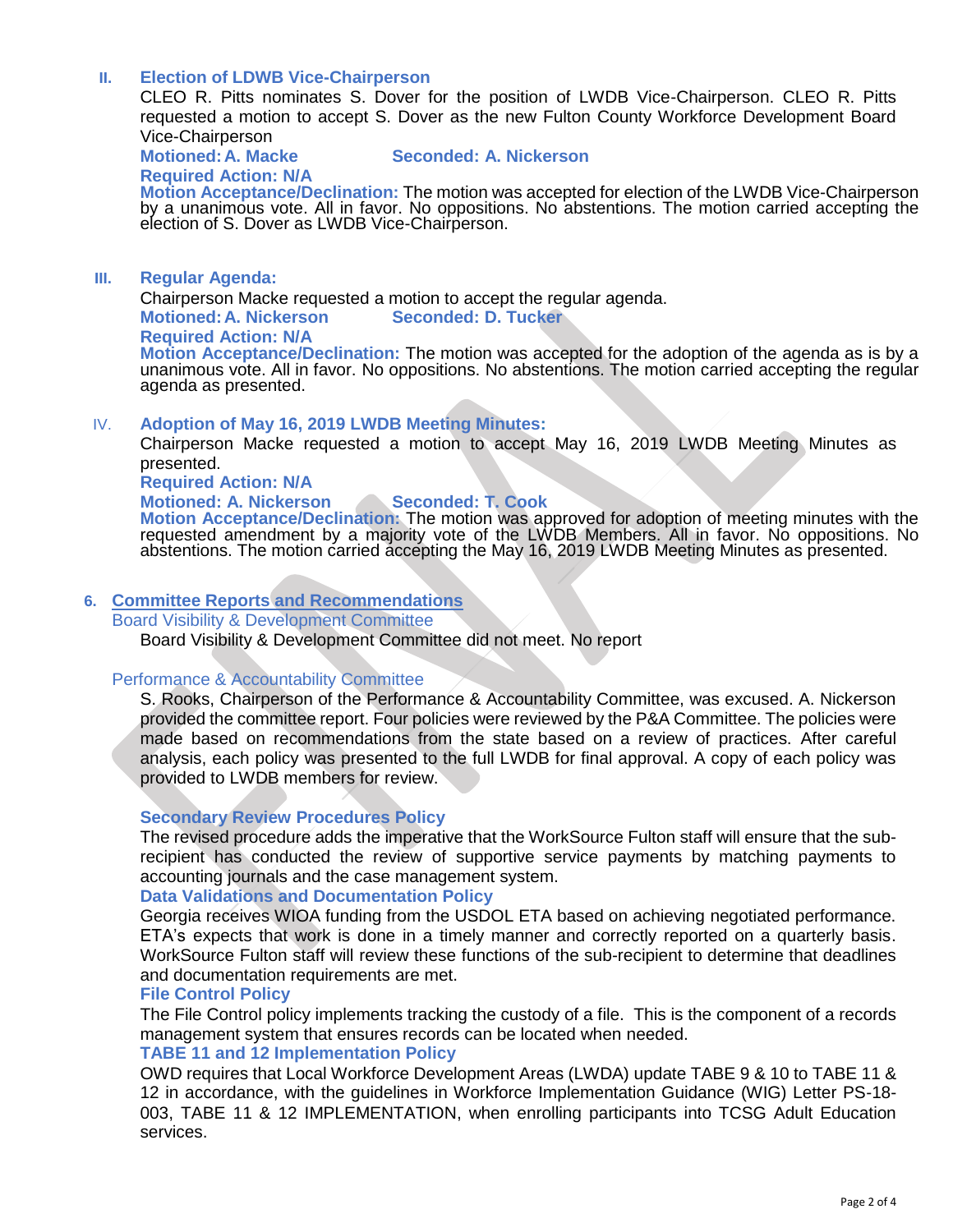Chairperson Macke requested a motion to accept the Secondary Review Procedures Policy, Data Validation and Documentation Policy, Case File Control Policy, and TABE 11 & 12 Implementation Policy as presented.

**Required Action:** No further action required

**Motioned: J. Collins Seconded: Dr. L. Thompson**

The motion was approved to accept the Sub Recipient Monitoring Policy by a unanimous vote of the LWDB members. All in favor. No oppositions. No abstentions. The motion carried accepting the Secondary Review Procedures Policy, Secondary Review Procedures Policy, File Control Policy, and the TABE 11 and 12 Implementation Policy.

# Youth Standing Committee

Y. Darden- Beauford, Chairperson of Youth Standing Committee, provided the report. The committee was not able to convene physically but connected via conference call on August 1st. This was the first time the committee had met since 2017, due to various transitions. As discussed at the previous board meeting, each committee was to articulate a mission statement and elect a vice-chair. The committee determined its mission and preliminary goals for the fiscal year. The mission of the Youth Standing Committee is to strategically plan, support and develop comprehensive youth initiatives for Fulton County Youth. The Committee is still finalizing their goals and youth projects. The first goal will focus on educating youth and providing them with career training and exploration, to lead to employment and a livable wage for self-sufficiency. Another goal will focus on marketing resources and providing awareness to the youth.

Initially, the committee will meet monthly on the first Wednesday at 10:00 am. The meeting locations will change until the Adamsville location construction is completed. The next meeting is scheduled for September 4th, 10:00 am at Atlanta Technical College, Dennard Conference Center, Building B. Board members with an interest to serve on the committee or have referrals for the committee were asked to contact Y. Darden Beauford or Michelle Vialet, WorkSource Fulton Program Manager.

#### **7. Financial Report**

Chairperson Macke presented the financial report on behalf of the finance committee. The Finance Committee met to review and review two major items: A funds transfer and the PY 19 Budget. A copy of each was provided to LWDB members for review.

#### **Funds Transfers: Dislocated Worker to Adult**

The number of Adult clients continues to rise as the number of Dislocated Worker clients are still stagnant due to lower unemployment rates. It is requested that of \$617,568 from the FY18 Dislocated Worker grant is transferred to serve Adult clients. The Funds Transfers: Dislocated Worker to Adults is submitted as presented for approval. Chairperson Macke requested a motion to accept Funds Transfers: Dislocated Worker to Adult.

# **Required Action:** No further action required

#### **Seconded: Y. Darden Beauford**

**Motion Acceptance/Declination:** The motion was approved to accept the Funds Transfer: Dislocated Worker to Adults by a unanimous vote of the board members. All in favor. No oppositions. No abstentions. The motion carriers accepting the Funds Transfer: Dislocated Worker to Adults.

#### **PY 19 Budget Adoption**

B. Lacy provided the presentation of the PY 19 Budget. Each year, W.I.O.A. grant funds are received from Congress through the State, and the state distributes the funds. Two years to spend each years' allotment. Within the first year, 80% of funds must be obligated. By the end of the second year, all of the funds must be spent or it will be returned back to the state. The funds are issued in three program buckets: Adult, Dislocated Worker, and Youth. 90% of funds got to serving participants of the three programs. 10% goes to managing the programs.

This budget is an overall outline, but there are a few items that are new to the budget. Jobs EQ, a software that provides labor market information, is an asset that will enable the team to better guide clients by identifying what fields and sectors jobs are in high demand. The cost is \$8000. An investment of up to \$1000 per staff person for professional development is being requested. The professional development opportunities will allow staff to gain access to resources, providing insight that will improve service delivery. Up to \$100,000 is requested to obtain services of a management consulting company to evaluate risk mitigation as well as developing a process for partnership with outside entities. In conjunction with the other regional coordination efforts, the regional outreach campaign, *AtlWorks,* will